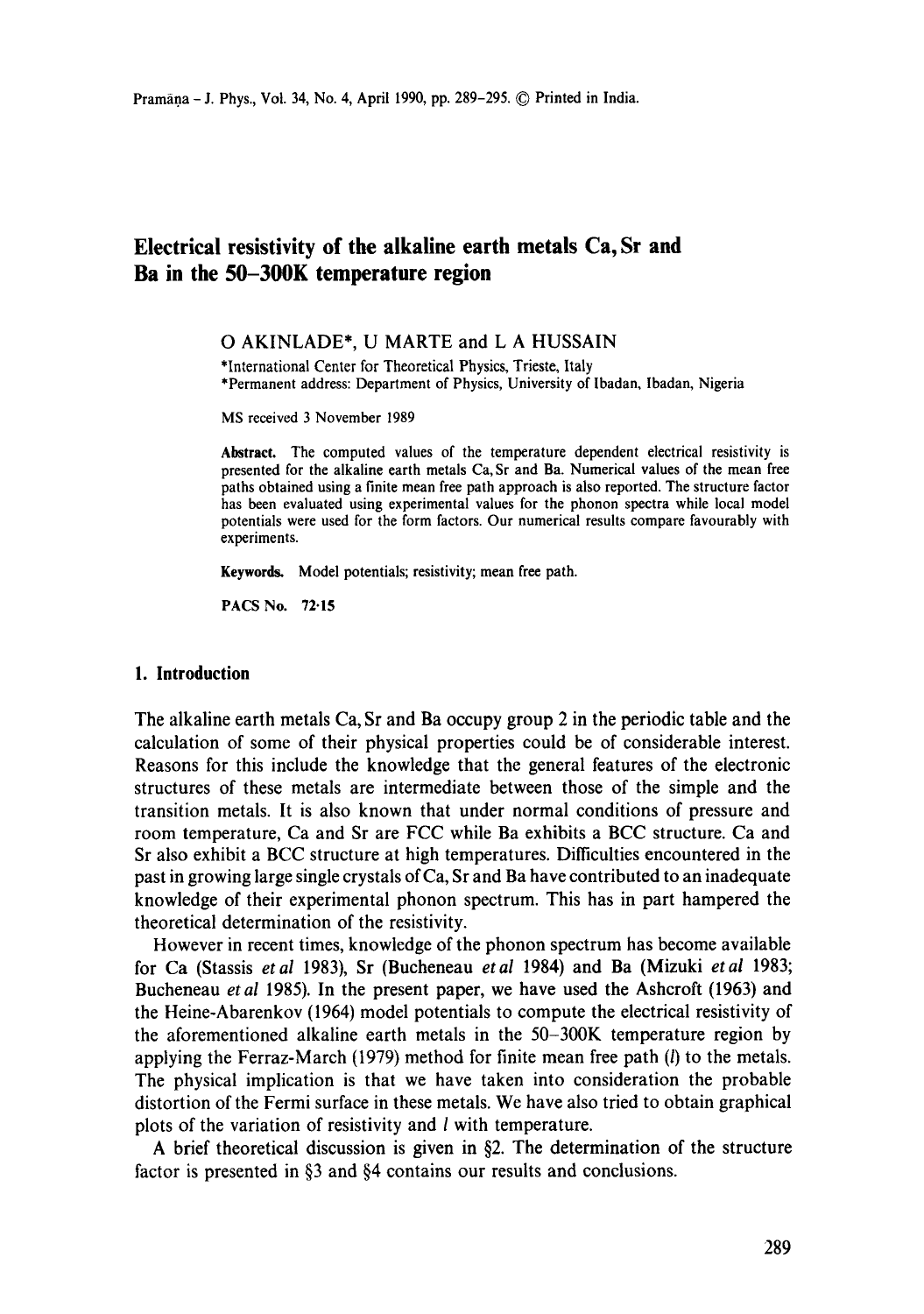## 2. **Theory**

Ziman (1960) and Greene and Kohn (1965) have given a general expression of the form given below for the electrical resistivity  $\rho(T)$  as a function of temperature T in the pseudopotential formalism

$$
\rho(T) = 3/(16nhZe^2V_f^2K_f^4) \int_0^\infty q^3s(q)|U(q)|^2\theta(q-2K_f)dq.
$$
 (1)

In  $(1)$ , m is the electronic mass, e the charge on the electron, n the number of ions per unit volume, Z the valency of the metal,  $K_f$  the Fermi wave vector,  $U(q)$  the pseudopotential form factor,  $\hbar = h/2\pi$  here h is the Plancks constant,  $V_f$  the Fermi velocity and  $s(q)$  is the angular dependent structure factor.  $\theta$  is the heaviside function. Equation (1) assumes that the Fermi surface is spherical since the  $q$ -integration is cut of at  $2K_f$ .

One would however prefer to leave the structure of the Fermi surface to correct itself relative to the distortion (if it exists). An attempt to take the blurring into consideration in the formulation of resistivity is given by Ferraz and March (1979).

The Ferraz-March approach yields in place of (1)

$$
\rho(T) = \frac{3}{16n\hbar Z e^2 V_f^2 K_f^4} \int_0^\infty q^3 s(q) |U(q)|^2 \Gamma(q, K_f, l)
$$
 (2)

where  $\Gamma(q, K_f, l)$  is given by

$$
\Gamma(q, K_f, l) = 2/\pi \{ \tan^{-1}(ql) - 0.5 \tan^{-1} \left[ \frac{2ql}{(1 + 4(K_f l)^2 - (ql)^2)} - (\pi/2)\theta\left[q - \frac{1}{l^2 + 4K_f^2}\right]^{0.5} \right\}.
$$
\n(3)

Here the mean free path  $l$  is determined self consistently. The first step being to determine  $\rho$  using (1) i.e. with  $l = \infty$ . I is then recalculated using the Drude expression for the electrical resistivity i.e.

$$
\rho = \hbar K_f / (ne^2 l). \tag{4}
$$

The iteration process begins by obtaining  $\rho$  from (1) assuming  $l = \infty$ , substituting in (4) to obtain *l*. This value of  $\rho$  is then substituted in (2) to obtain  $\rho$  and (2) and (4) are iterated until self consistent values of  $l$  and  $\rho$  are obtained.

### **3. Structure factor**

Although considerable success has been obtained in the experimental determination of the structure factor for a lot of liquid metals (Waseda 1980), the situation is not the same for the solid phases of the metals. One may however use the standard (Van Hove 1954) one phonon approximation for the structure factor given by

$$
s(\bar{q}) = \hbar^2 / (MK_B T) \sum_p \left[ \bar{q} \cdot \hat{e}_p(\bar{q}) \right]^2 / \left[ \left( e^{\beta \omega} p^{(\bar{q})} - 1 \right) \left( 1 - e^{-\beta \omega} p^{(\bar{q})} \right) \right]. \tag{5}
$$

Here  $\omega_p(\bar{q})$  and  $\hat{e}_p(\bar{q})$  are respectively the frequency and polarization vectors of a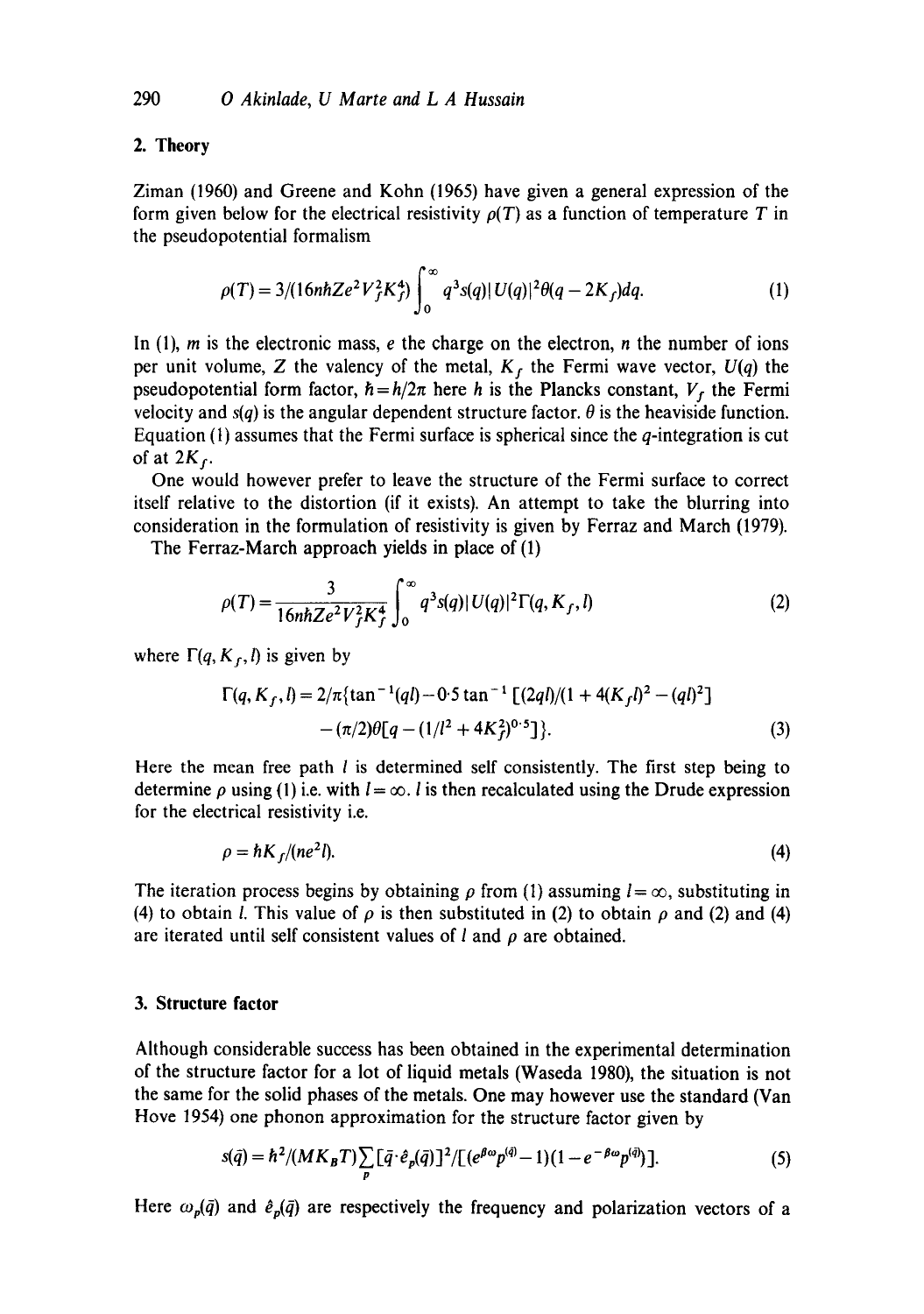phonon of branch (p) and wave vector  $\bar{q}$ ,  $\beta = \hbar / K_B T$ ,  $K_B$  is the Boltzman constant and  $T$  is the temperature.

The  $\omega_n(\tilde{q})$  are obtained using the Born-Von Karman model in which they are expressed in terms of experimental values of the interplanar force constants  $\Phi_n(T)$ (Woods *et al* 1962) as

$$
\omega^2(T) = M^{-1} \sum_{n=1}^{N} \Phi_n(T) [1 - \cos(n\pi q/q \max)]
$$
 (6)

where  $M$  is the mass of the atom and the sum over  $n$  is taken over  $N$  planes of atoms. The structure factor *s(q)* is obtained using

$$
s(q) = 1/(4\pi) \int s(\bar{q}) d\Omega.
$$
 (7)

For  $\bar{q}$  in (5) we have used [100], [110], and [111] directions since these are symmetry directions for which experimental values of force constants can easily be obtained.

The structure factor *s(q)* in (7) was evaluated using a modified form of the Houston's (1948) 3-term integration procedure.

### **4. Results and discussion**

We present for the first time the numerical results for the temperature variation of resistivity for the alkaline earth metals Ca, Sr and Ba using the self consistent theory explained above.

The parameters  $R_c$  and A used in the Ashcroft and Heine-Abarenkov potentials are chosen in such a way that the self consistent values of the calculated resistivity reproduce the experimental results at the highest temperature under consideration. The values are shown in table 1 below and could be used for calculation of other properties which require the use of the model potentials.

As stated earlier, the calculation of the resistivity depends on the model potential and the structure factor. For the determination of the phonon frequencies in (6), we have used experimental force constants provided in (Stassis *etal* 1983), for Ca, (Bucheneau *etal* 1983) for Sr and Ba and (Mizuki *etal* 1985) again for barium. The reason for using two different tables of force constants in Barium is to test two different methods of determining the lattice dynamics of the metals investigated, one using polycrystalline samples (Bucheneau *etal* 1984), and the other (Stassis *etal* 1983; Mizuki *et al* 1985) using single crystals. However as can be observed from figure 3, the results are not remarkably different.

In figures 1,2, 3 we show plots of temperature variation of electrical resistivity for Ca, Sr and Ba respectively. For the first two metals we have used the two model

Ca Sr Ba  $R_c$ (a.u) 0.7 0.6 1.56  $A$ (a.u) 0.865 0.2 --

| <b>Table 1.</b> $R_c$ and A in the Ashcroft and Heine |  |
|-------------------------------------------------------|--|
| Abarenkov potentials respectively.                    |  |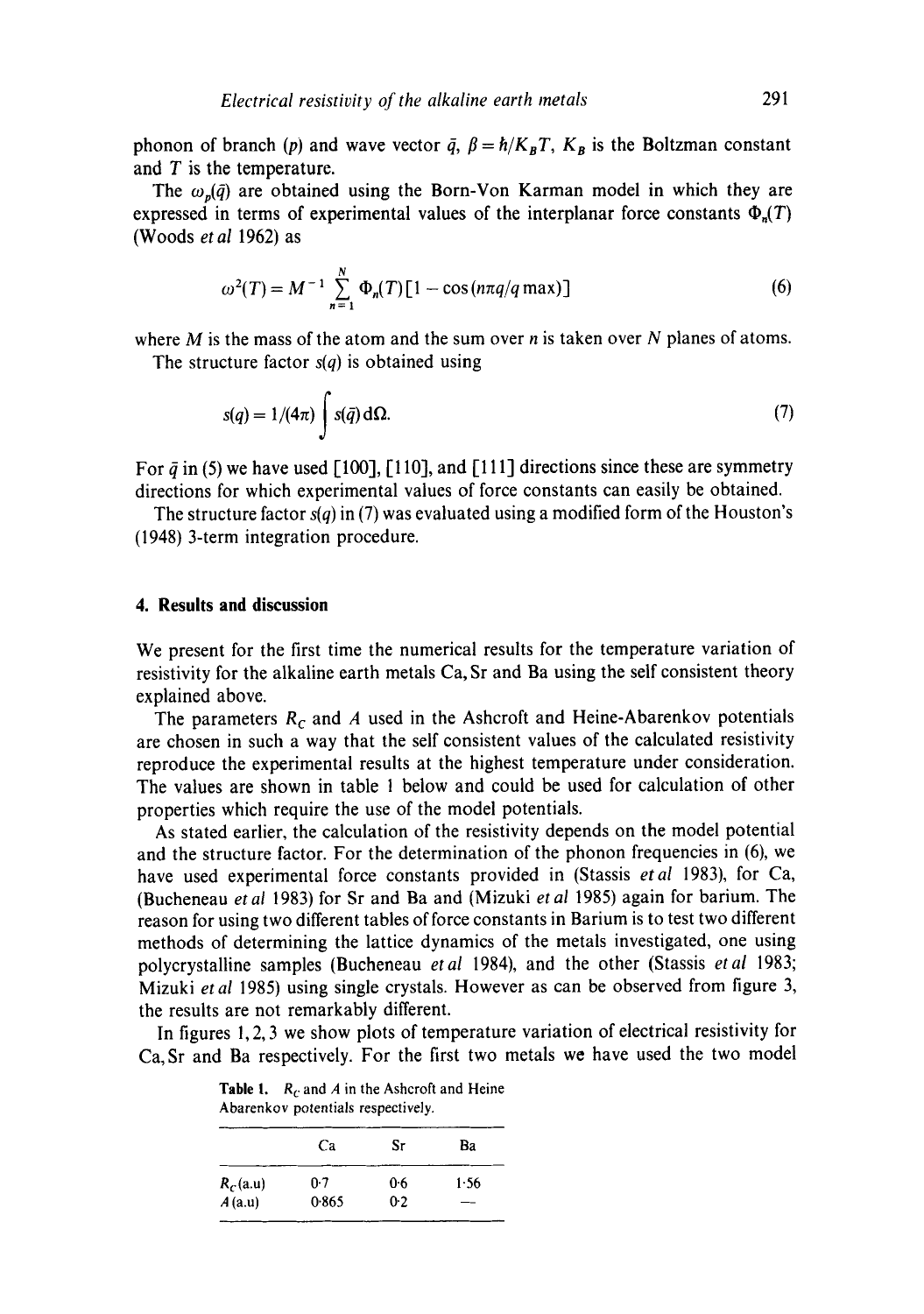

Figure 1. Graphs of resistivity in  $\mu\Omega$ -cm vs temperature (K) for calcium. ——Experiment; ---Calculated using Ashcroft potential; -- Calculated using Heine-Abarenkov potential.



Figure 2. Graphs of calculated mean free path (atomic units) vs temperature (K). - Ashcroft Potential; ---Heine Abarenkov potential.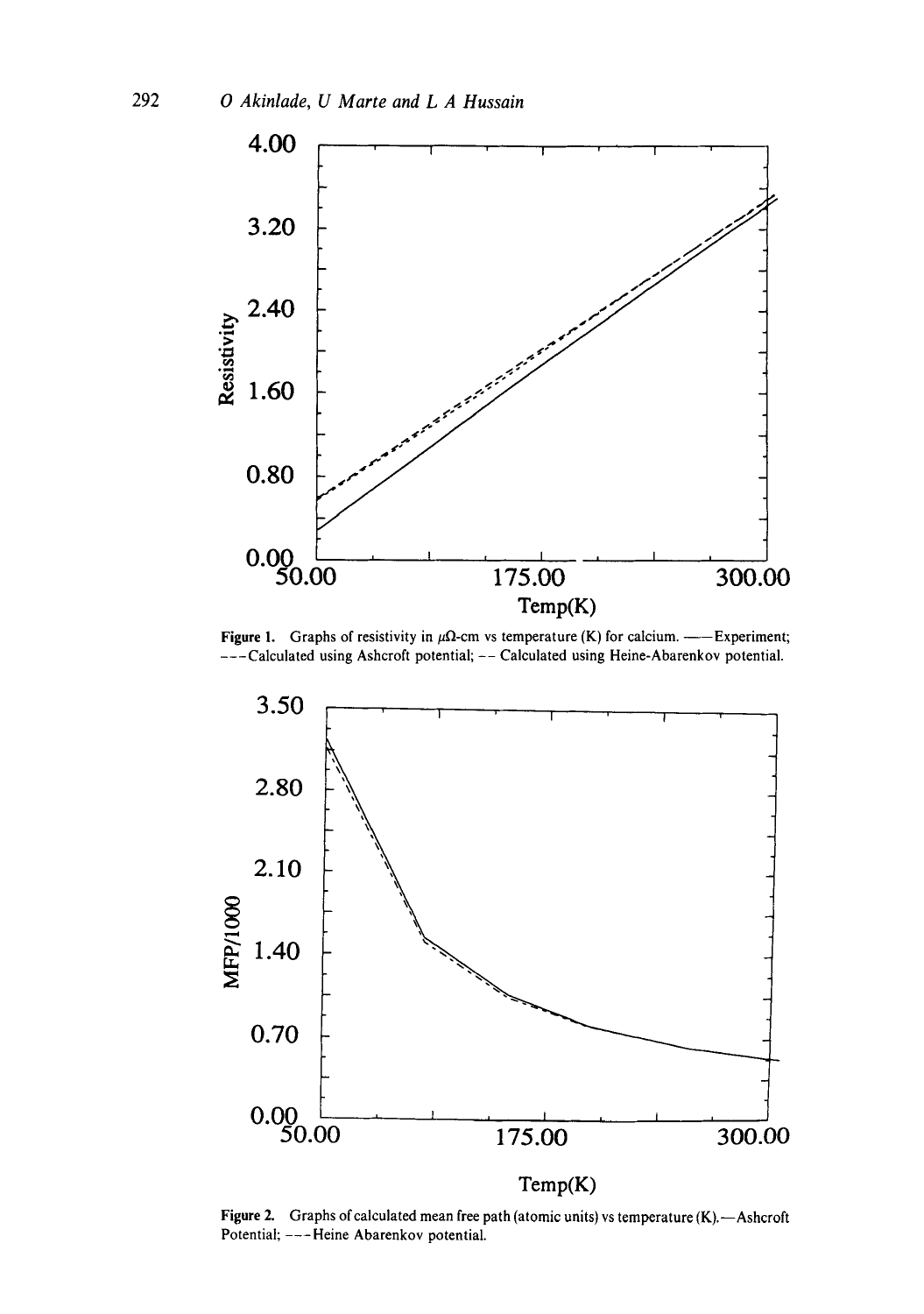

Figure 3. As in figure I but for strontium.

potentials while for Ba, we have used only the Ashcroft potential, the reason for this being that the fit for A obtained using the Heine Abarenkov potential was too high.

The experimental results are taken from (Cook *et al* 1975) for Ca (Cook and Van Der Meer 1973) for Sr and Ba.

A close observation of our graph indicates that the results are very good for Sr, reasonable especially at high temperatures for Ca but poor for Ba.

We attribute deviations where they exist to the possibility that the local pseudopotential formulation used could be too simple for the metals. One reason for this being that we have not taken into consideration the proximity of d bands to the Fermi level in other words the effect of hybridization with d states. It is possible that using a non local pseudopotential that takes these factors into consideration could yield better results.

Also presented in figures 4-6 are the computed variations of mean free path with temperature for the elements under investigation. This is in contrast to our earlier work on alkali metals (Akinlade and Hussain 1989) in which we used the value of the mean free path at just one point to compute the thermopower.

One observes that *l* tends to have a very high value at low temperature which implies that the average distance between successive collisions is long, after which l tends to a constant value at high temperatures. Thus it is reasonable to assume at high temperatures that the finite mean free path is constant.

It is also observed that  $l$  decreases with increase in atomic number of the metal.  $l$ is highest in Ca and least in Ba, the ratio being about the order of magnitude of 10.

In conclusion we state that the fair results demonstrate the adequacy of the Ferraz-March approach for the class of metals investigated.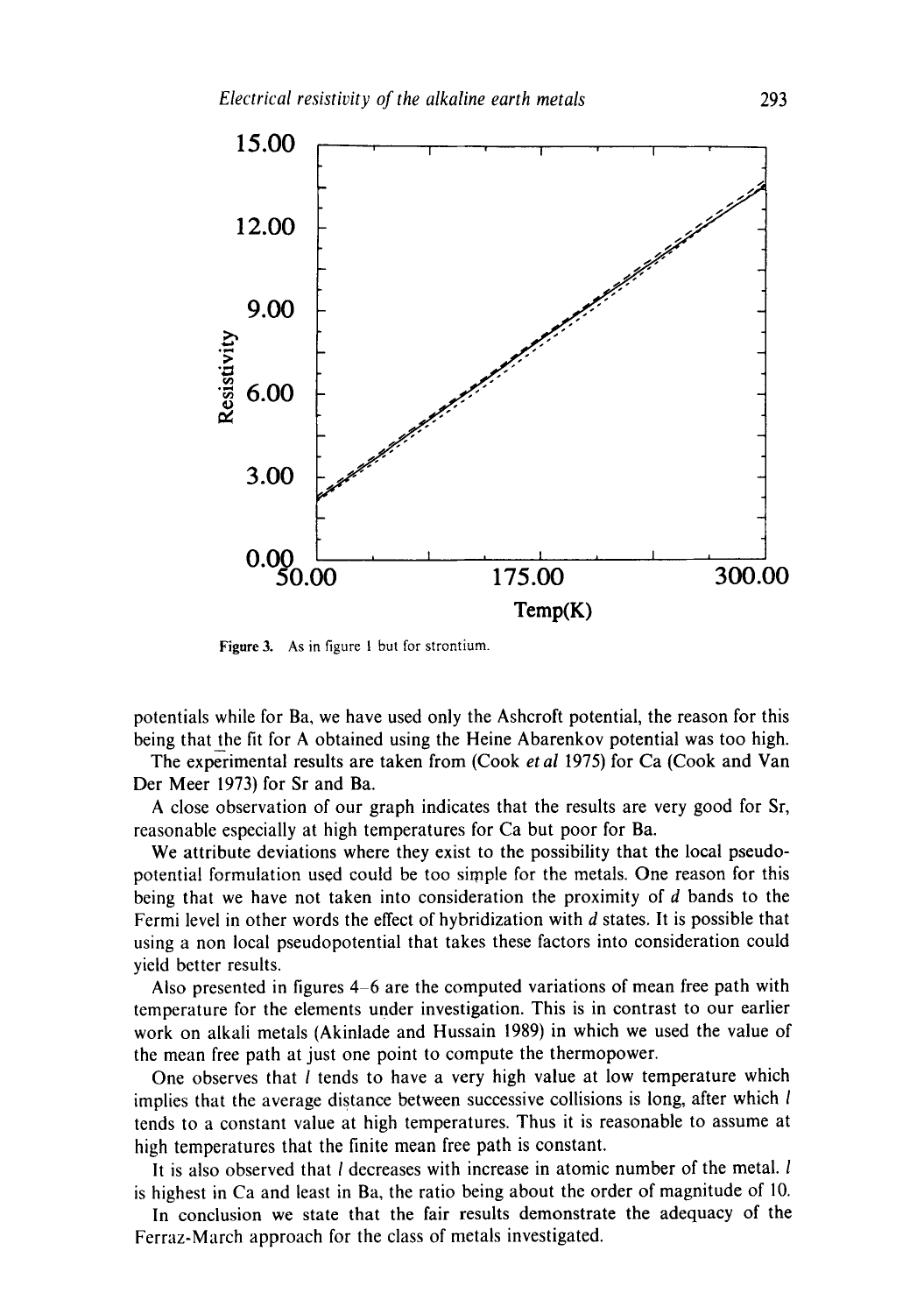

**Figure 4. As in figure 2 but for strontium.** 



**Figure 5.** Graphs of resistivity in  $\mu\Omega$ -cm vs temperature (K) for barium. — Experiment; **---Calculated using Heine-Abarenkov potential.**